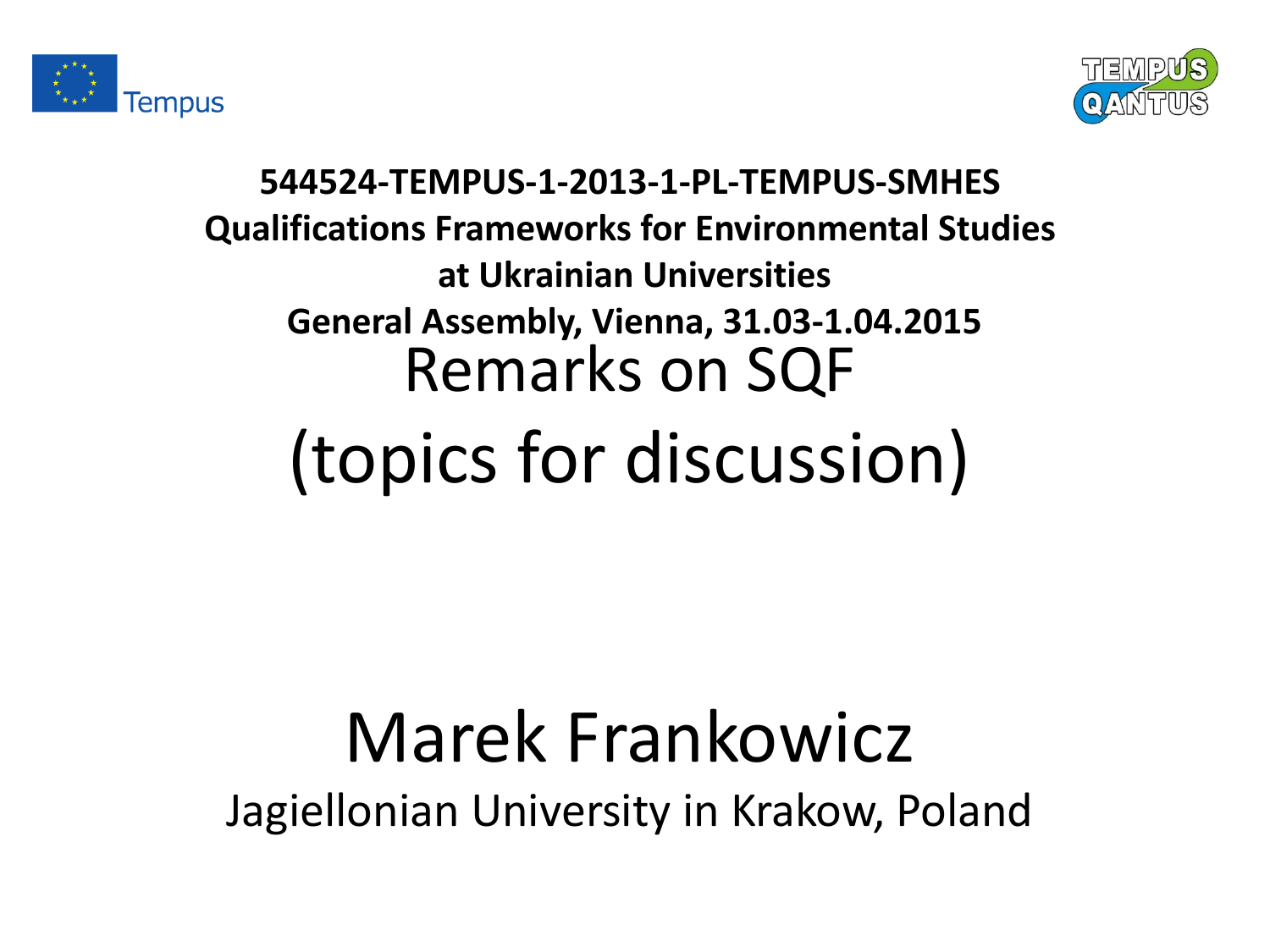





| <b>Work</b>                    | Education                                |
|--------------------------------|------------------------------------------|
| Labour market                  | <b>European Higher Education</b><br>Area |
| EQF (in some sense)            | QF for HE ("Bologna QF")                 |
| Sector                         | Domain of knowledge                      |
| Profession                     | Diploma                                  |
| <b>Professionaal Standards</b> | <b>Educational Standards</b>             |
|                                | Formal education                         |

**544524-TEMPUS-1-2013-1-PL-TEMPUS-SMHES Qualifications Frameworks for Environmental Studies at Ukrainian Universities General Assembly, Vienna, 31.03-1.04.2015**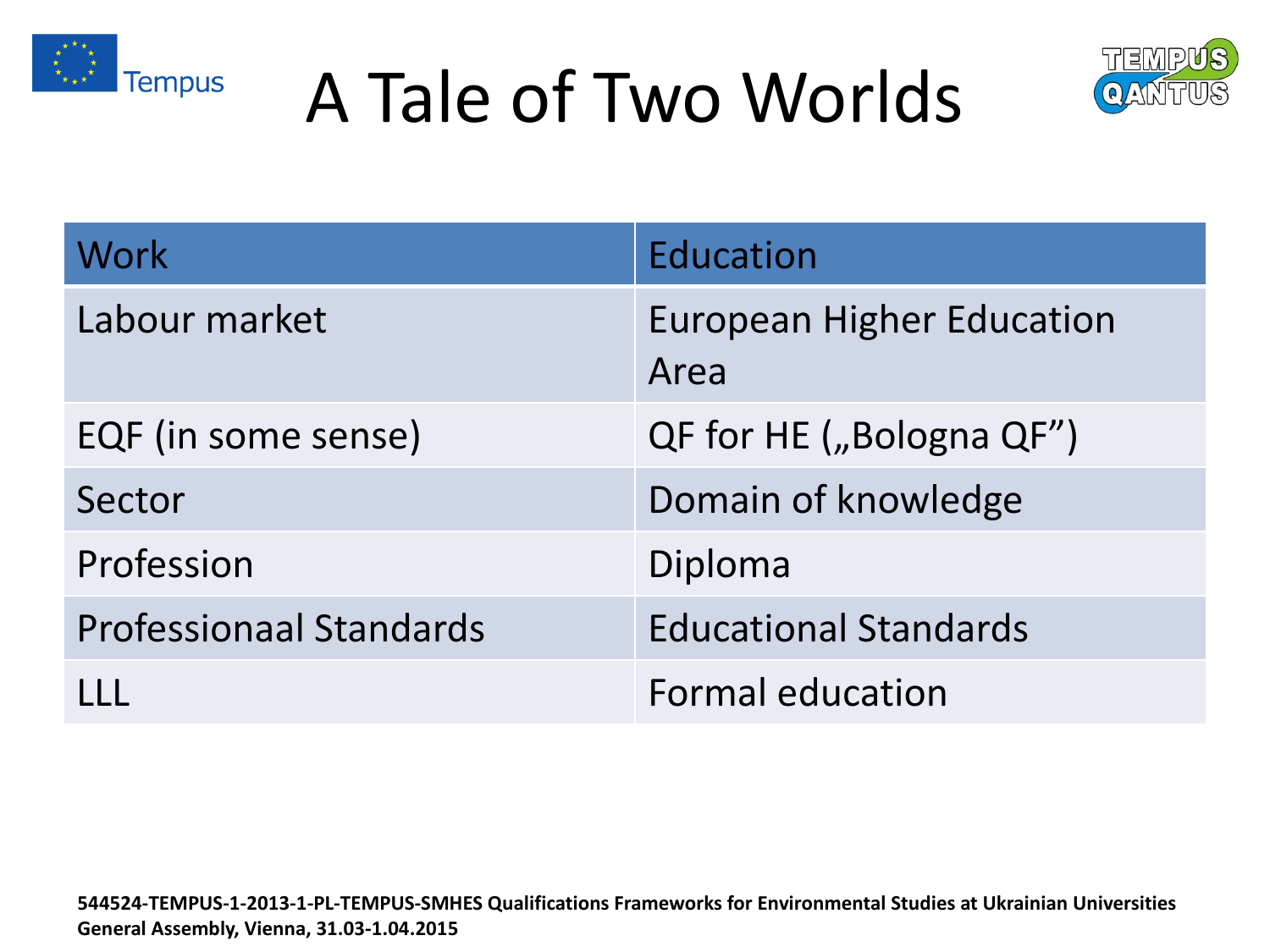

## Real Life: Example



#### **Chemical Industry**

#### **Chemistry**



**544524-TEMPUS-1-2013-1-PL-TEMPUS-SMHES Qualifications Frameworks for Environmental Studies at Ukrainian Universities General Assembly, Vienna, 31.03-1.04.2015**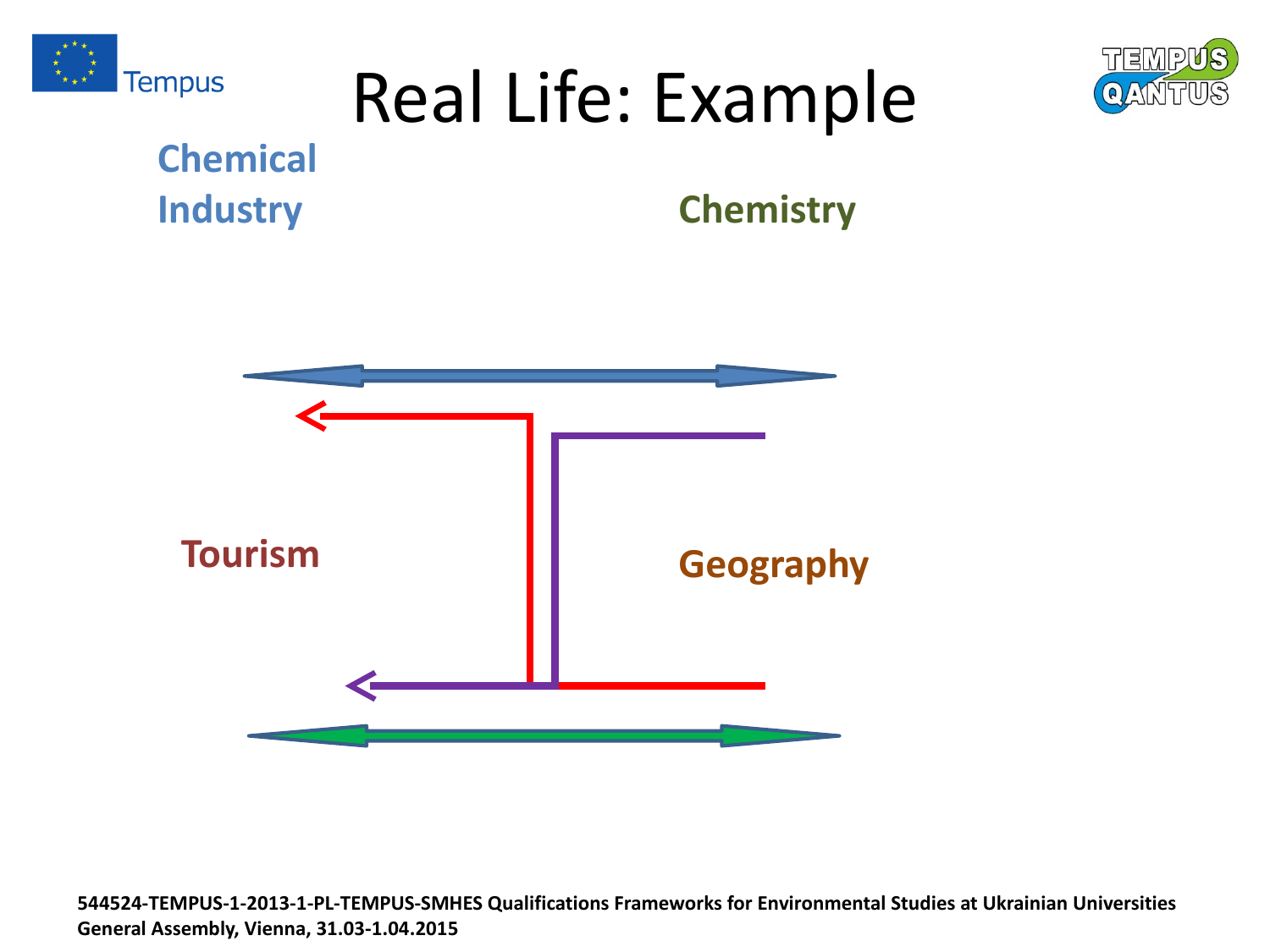

**544524-TEMPUS-1-2013-1-PL-TEMPUS-SMHES Qualifications Frameworks for Environmental Studies at Ukrainian Universities General Assembly, Vienna, 31.03-1.04.2015**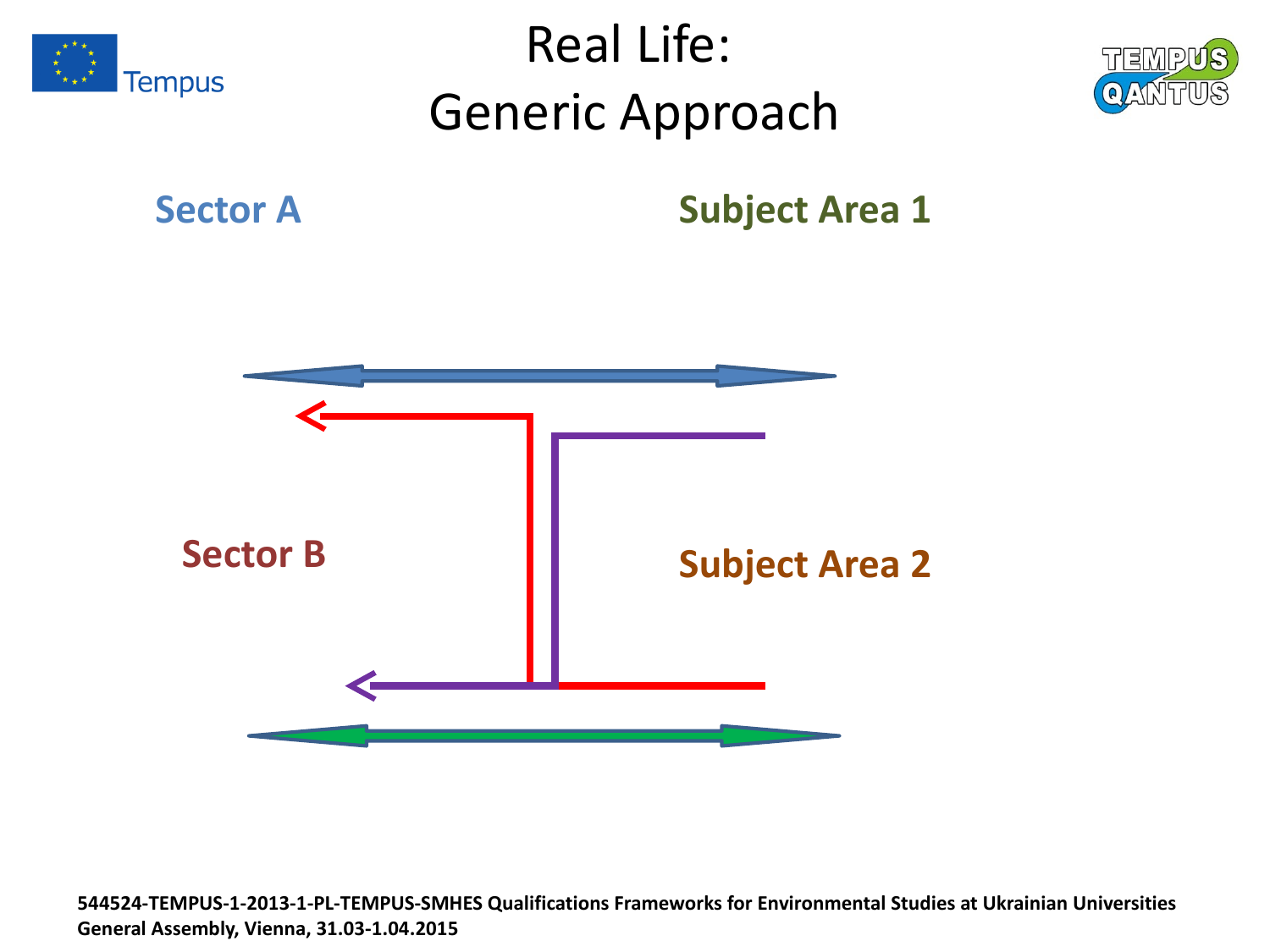



| ITempus ectoral or Domain-Specific CANTUS |                                                                  |  |
|-------------------------------------------|------------------------------------------------------------------|--|
| Oualifications Frameworks?                |                                                                  |  |
| Sector                                    | Domain                                                           |  |
| e.g. IT                                   | e.g. Computer Science                                            |  |
| <b>Professional Standards</b>             | Subject Benchmark Statements,<br><b>TUNING Reference Points,</b> |  |
| <b>Employers</b>                          | <b>Academic Community</b>                                        |  |
| <b>CEDEFOP</b>                            | <b>BFUG</b>                                                      |  |
|                                           |                                                                  |  |
|                                           |                                                                  |  |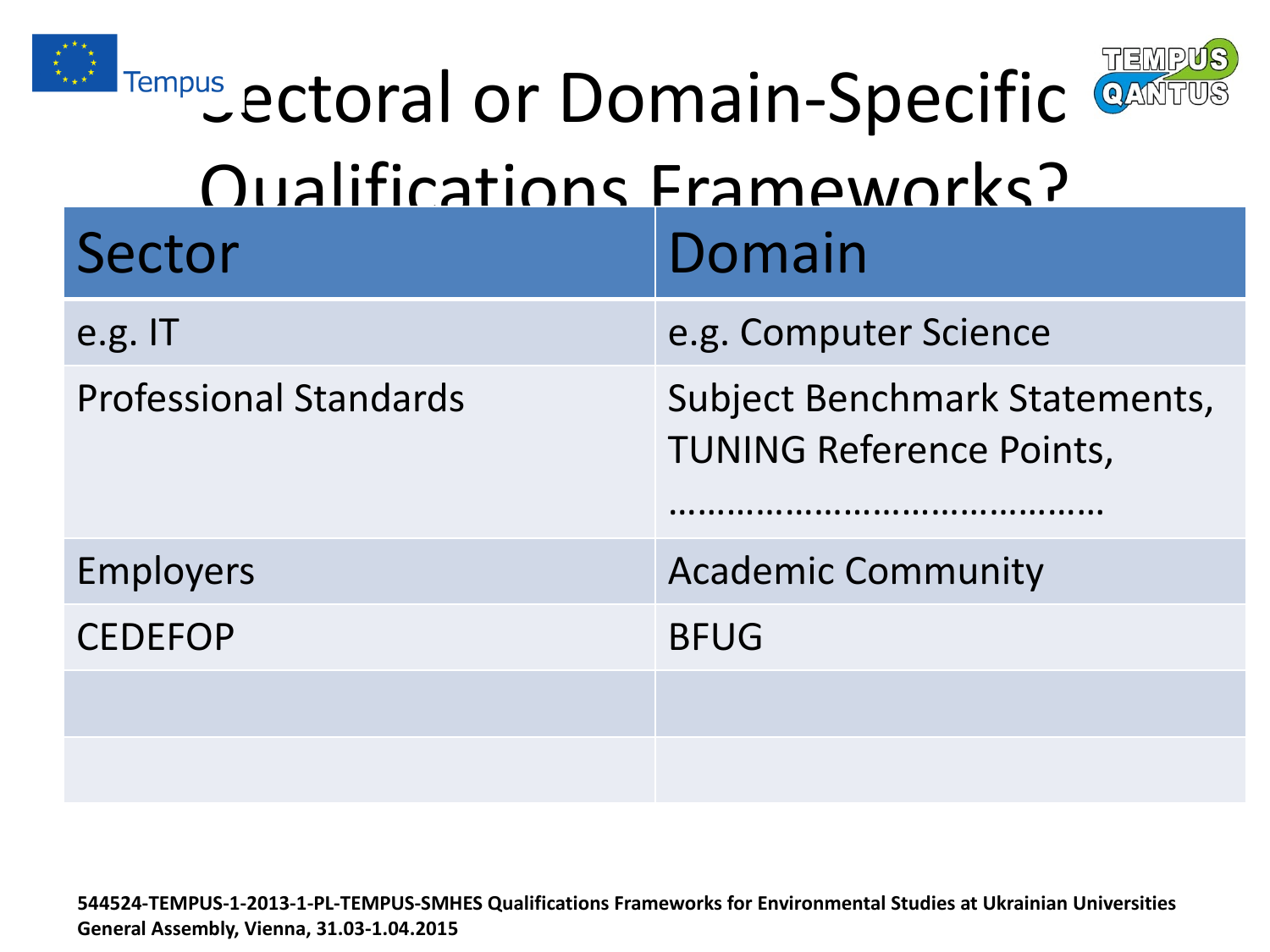



- Are there any concrete PROOFS of the usefulness of NQF/SQF?
- Are the stakeholders REALLY interested in SQF/NQF (proactive, not only reactive)?
- If we are already involved in SQF-related activities, how to make a concrete practical use of what we have to do?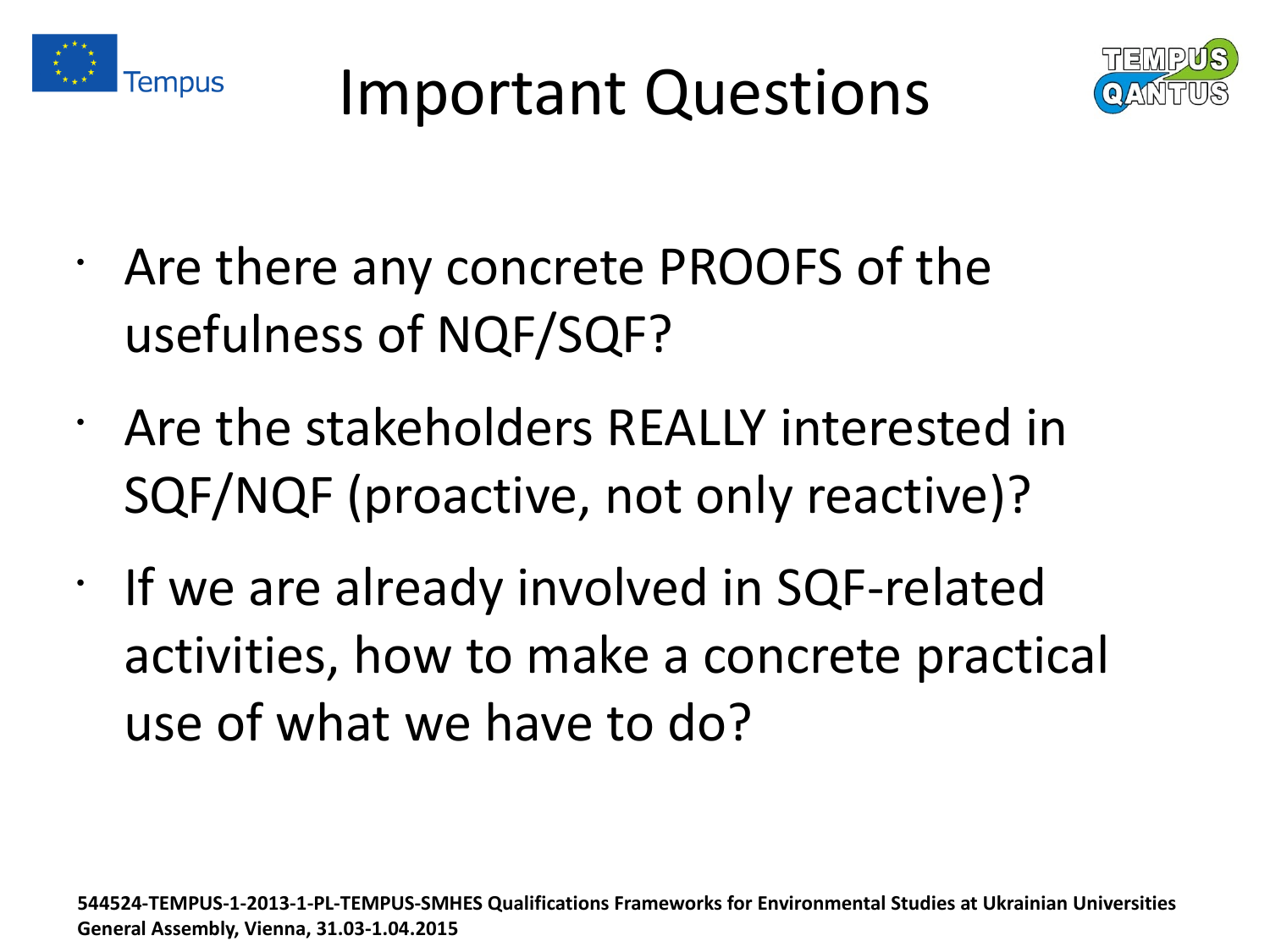

# Our project:



# "Complex Adaptive System"

- Enhance interaction of the labour market and education & training systems
- Create mutual feedback mechanisms between our institutions and external world
- Exchange information on good and bad practice
- Deepen OUR understanding of on-going processes in EHEA, EEA, ERA etc.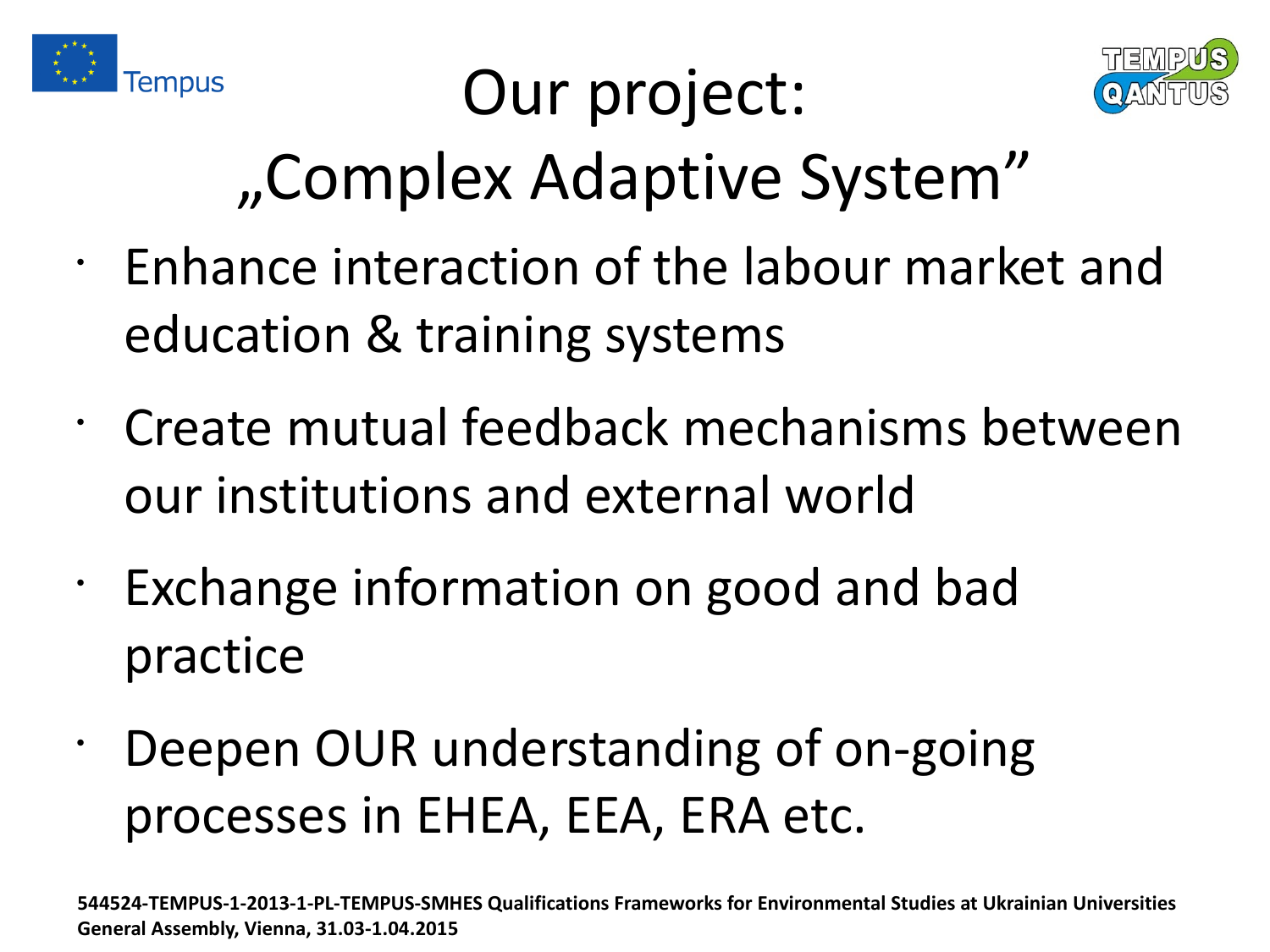





- Elaborate an optimized view on the concept and role of SQF (to be presented to partner countries educational decision makers)
- Elaborate an optimized list of competences/ learning outcomes for relevant sector/subject area
- Improve competences of staff of partner countries institutions